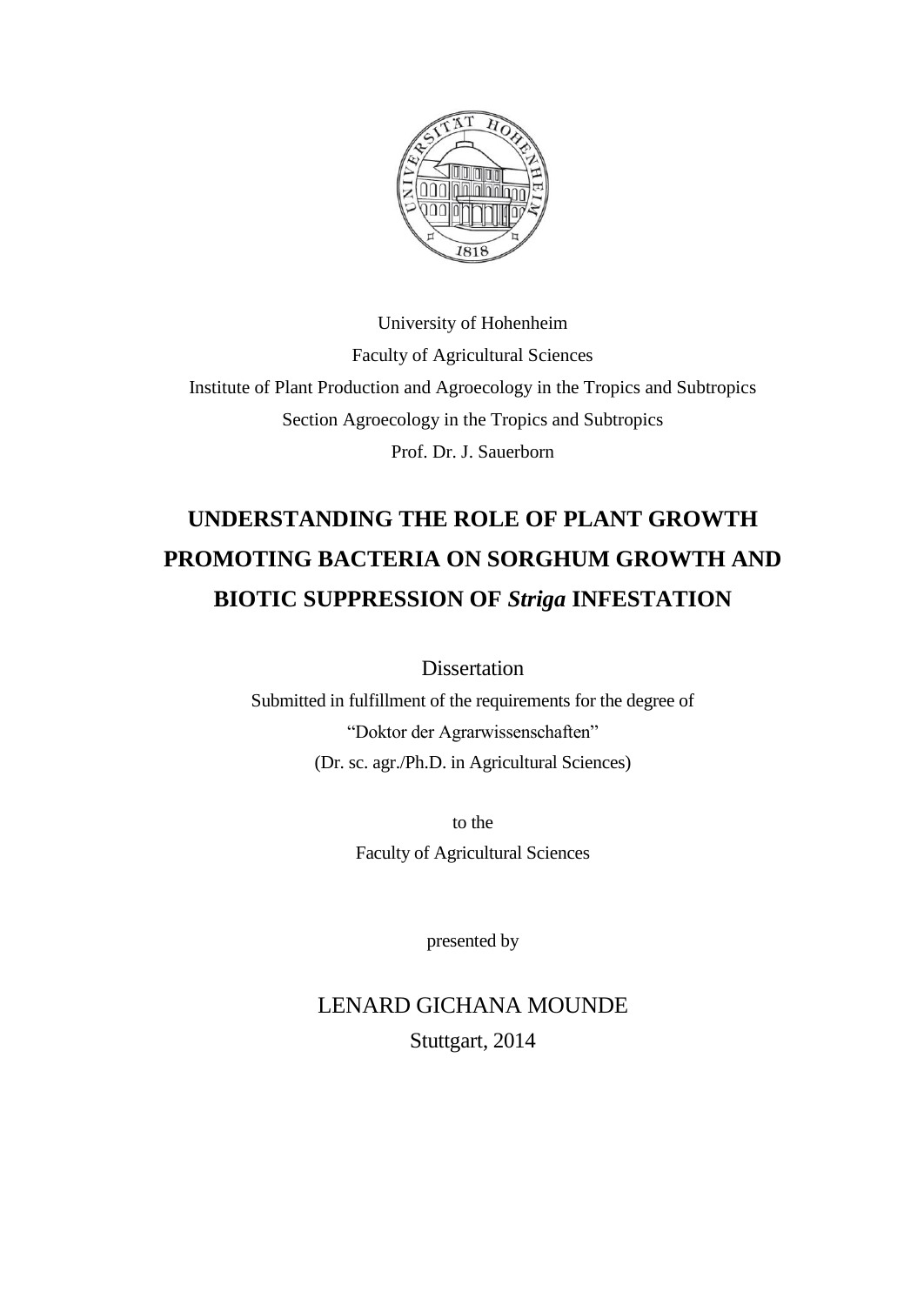## **Summary**

Witchweeds (*Striga* sp.) are parasitic weeds of great agricultural significance, parasitizing the roots of their hosts. *Striga*, like all other root parasitic weeds, drain essential organic and inorganic resources from their hosts leading to poor crop development and low yield. In Africa, about 50 million ha in over 30 countries are infested by *Striga* spp. causing grain loss of cereals. Estimated yield losses of maize, sorghum, millets and upland rice are between 30 and 90%. The parasite, therefore, is ranked as the leading biotic constraint to cereal production in the continent.

Plant growth promoting rhizobacteria (PGPR) are promising components for integrated solutions to agro-environmental problems because inoculants possess the capacity to promote crop growth and reduce the population of deleterious microbes in the rhizosphere. Although there are numerous studies on crop growth promotion and biological control of diseases, weeds, nematodes and parasitic weeds using PGPR, little is known about the potential of some *Bacillus subtilis, B. amyloliquefaciens* and *Burkholderia phytofirmans*  strains in sorghum growth promotion and resistance against *Striga* infection. The main objective of the study was to assess the effect of *B. subtilis* Bsn5, *B. subtilis* GBO3, *B. amyloliquefaciens* FZB42 and *Burkholderia phytofirmans* PsJN on growth promotion of sorghum crop and suppression of *Striga* development, thus providing a basic understanding on the sorghum-PGPR-*Striga* interaction.

This study opens with an elaborate review of the state-of-the-art knowledge on the tripartite interactions between *Striga*, sorghum and different species of PGPR. Prior to this, bipartite relationship between sorghum and *Striga*, PGPR-sorghum and PGPR-*Striga* are reviewed with a focus on understanding *Striga* impact on sorghum, sorghum defence responses to infection, plant growth and disease suppression benefits by PGPR on sorghum, and the effect of PGPR on *Striga* development. Knowledge gaps in both bipartite and tripartite relationships are described, and future research recommendations given. A key recommendation from the review is to conduct experiments under controlled environmental conditions using *Bacillus subtilis, B. amyloliquefaciens* and *Burkhoderia phytofirmans* strains in order to understand their relationship with sorghum and *Striga* at bipartite and tripartite levels.

Petri dish bioassays and root chamber experiments under controlled conditions were conducted at the Institute of Plant Production and Agroecology in the Tropics and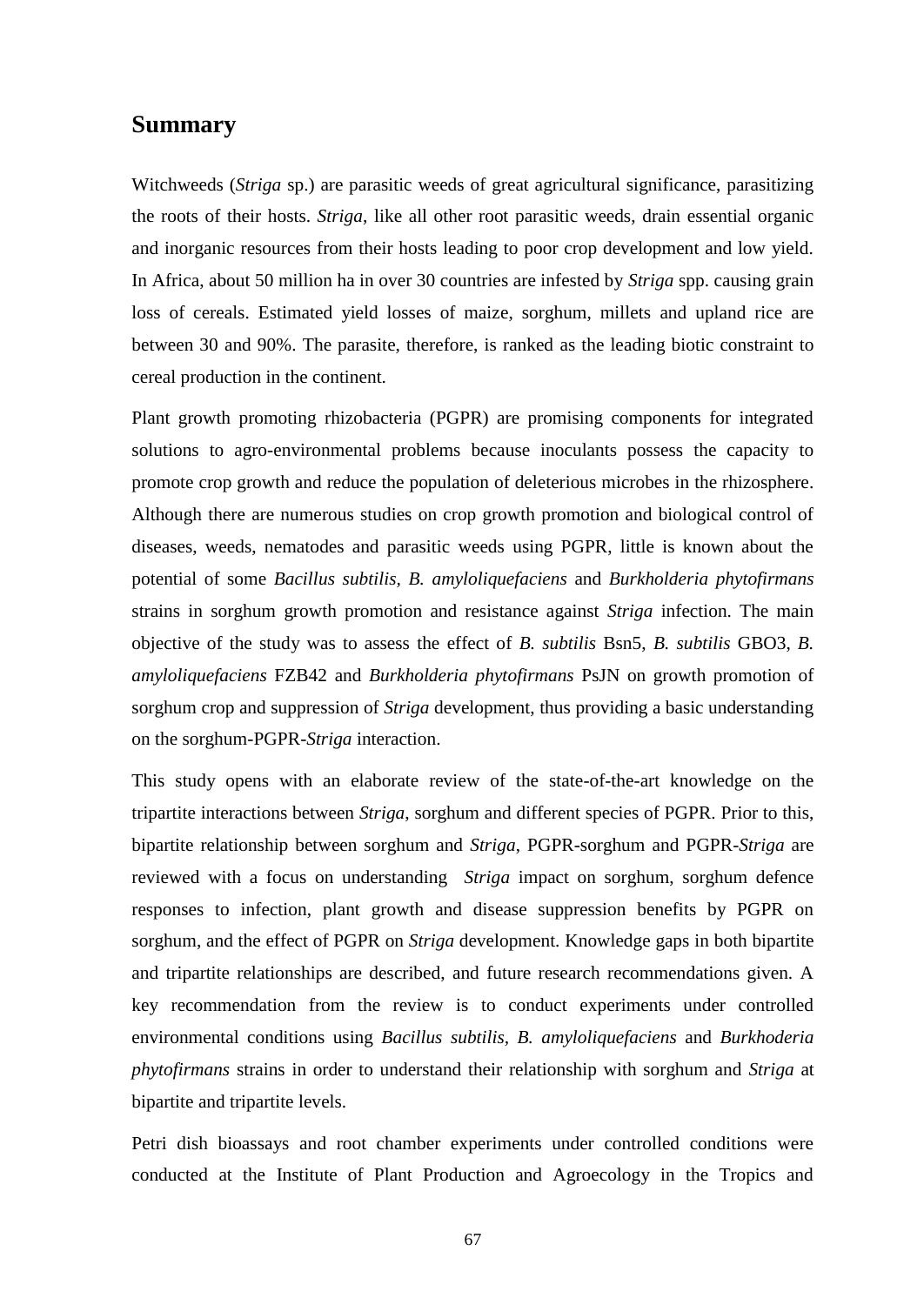Subtropics, University of Hohenheim between 2012 and 2014. *B. subtilis* Bsn5, *B. subtilis* GBO3, *B. amyloliquefaciens* FZB42 and *Burkholderia phytofirmans* strain PsJN inocula and their corresponding cell culture supernatants were evaluated for their growth promotion potential on sorghum and suppressiveness on *Striga* development. Sorghum root exudates and synthetic stimulant GR24 were used to induce *Striga* seed germination. *Bacillus subtilis* Bsn5 supernatant, which showed the greatest inhibitory activity on *Striga* germination and radicle elongation, was separated by ethyl acetate into lipophilic and hydrophilic phases. The purpose of this extraction was to try and identify the polarity of the inhibitor. Protein composition by mass spectrometry (MS) was also done on the supernatant with a view of establishing the presence of peptides because peptides have been associated with *Orobancheceae* germination and radicle inhibition in previous studies. In addition, determination of plant growth hormones in bacteria supernatants was also conducted using Radio-Immuno-Assay (RIA) in order to relate PGPR hormone production and sorghum growth enhancement.

*Burkholderia phytofirmans* PsJN significantly (<0.05) induced a higher vigor index (VI) on sorghum seedlings (>18,000) compared to other PGPR and control treatments. The lowest VI (7626) was recorded in seeds inoculated with *Bacillus amyloliquefaciens* FZB42. Complete *Striga* germination inhibition (0% germination) occurred in seeds exposed to all PGPR inocula suspended while the highest germination (>60%) occurred in control treatments (10% Luria Bertani (LB) + GR24 and sterile distilled water (SDW) + GR24). The effect of bacterial supernatants on the germination percentage and radicle length of *Striga* seeds was also significantly (<0.05) different among treatments. The least germination (7.4 %) was observed in *Bacillus subtilis* Bsn5 + GR24 while the highest (66 %) was observed in SDW + GR24 control. *Bacillus subtilis* Bsn5 supernatant produced the lowest mean radicle lengths (0.1 mm) while the highest radicle lengths were observed in SDW + GR24 (2.2 mm). Therefore, *Bacillus subtilis* Bsn5 supernatant was selected for further investigation of compounds causing inhibition of *Striga* germination and preventing radicle elongation. The supernatant was separated into hydrophilic and hydrophobic fractions using ethyl acetate. Each fraction was then prepared in 1%, 25%, 50%, 75% and 100% concentrations before being evaluated for their inhibitory activity in *Striga* germination and radicle elongation. The highest germination percentage (63%) and radical length (2.9 mm) was observed in SDW + GR24 control treatment. The ethyl acetate (lipophilic) fraction at both 100% and 1% concentration + GR24 produced a germination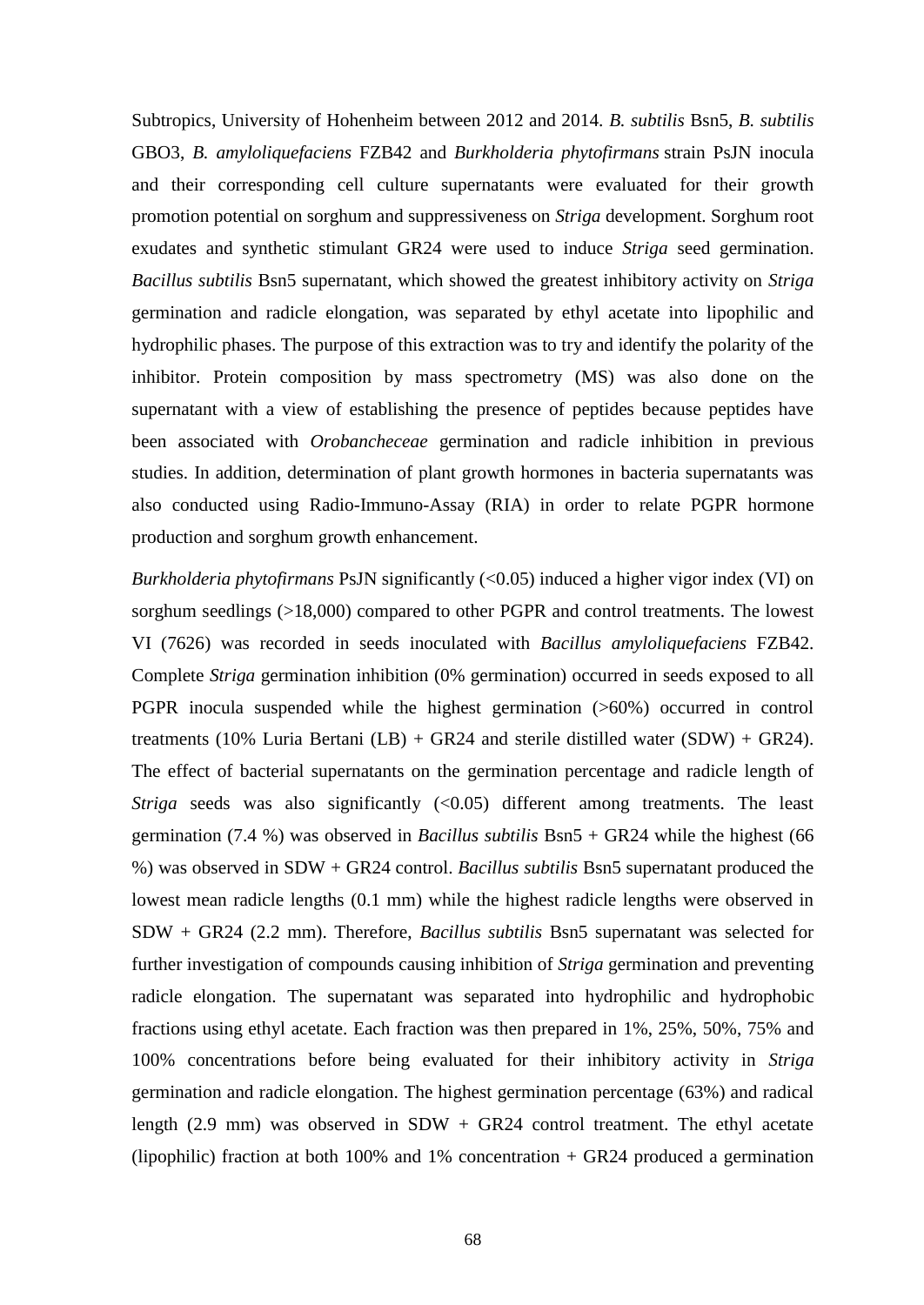percentage of  $>40\%$  which was similar to 10% LB + GR24 and ethyl acetate + GR24 controls. There was complete inhibition of *Striga* seed germination after exposure to either *Bacillus subtilis* Bsn5 supernatant + GR24 or 100% hydrophilic fraction of the supernatant + GR24. However, at 25% and 1% concentration + GR24, *Striga* germination percentage increased to 34% and 49%, respectively. Light microscopy examination of *Striga* radicles exposed to *Bacillus subtilis* Bsn5 supernatant + GR24 revealed that stunting of the radicles was due to reduction in cell sizes at the radicle elongation zone. Extended agar gel assays (EAGA) experiments showed a similar trend of results with *B. subtilis* Bsn5 showing the highest inhibitory activity on *Striga* germination and radicle elongation compared to other PGPR and control treatments.

Results from root chamber experiments demonstrated significant ( $p<0.05$ ) differences in biomass production between *Striga*-free and *Striga*-infected sorghum. Total biomass yield in uninoculated *Striga*-free plants was 40% higher than uninoculated *Striga*-infected sorghum plants. *Bacillus amyloliquefaciens* FZB42, *B. subtilis* GBO3 and *Burkholderia phytofirmans* PsJN inoculated *Striga*-free sorghum showed a 75%; 142% and 158% increase in biomass yield, respectively, compared to uninoculated *Striga*-free sorghum. There were no significant differences in biomass yield observed between inoculated and uninoculated *Striga*-infected plants. All PGPR supernatants and 10% LB media showed production of phytohormones cytokinin, IAA, GAs and ABA. Cytokinin content in PGPR supernatants was significantly  $(0.05)$  higher than blank 10% LB control media. There was a significant negative correlation (*r= -0.96*) between IAA and cytokinins. However, there was no significant positive correlation between any phytohormone and sorghum plant height, SPAD values, biomass production, *Striga* germination, attachment and tubercle death.

Finally, this study shows that *Bacillus subtilis* Bsn5*, B. subtilis* GBO3, *B. amyloliquefaciens* FZB42 and *Burkholderia phytofirmans* PsJN might accelerate sorghum growth and suppress key stages of *Striga* development under laboratory conditions. Greenhouse and field experiments are recommended to better understand these interactions under natural conditions where other biotic and abiotic factors come into play. These findings could contribute to a better understanding of sorghum and beneficial bacteria interactions and provide novel information of the long-term effects of a PGPR on sorghum development, opening new avenues for *Striga* control and sustainable, ecofriendly sorghum production.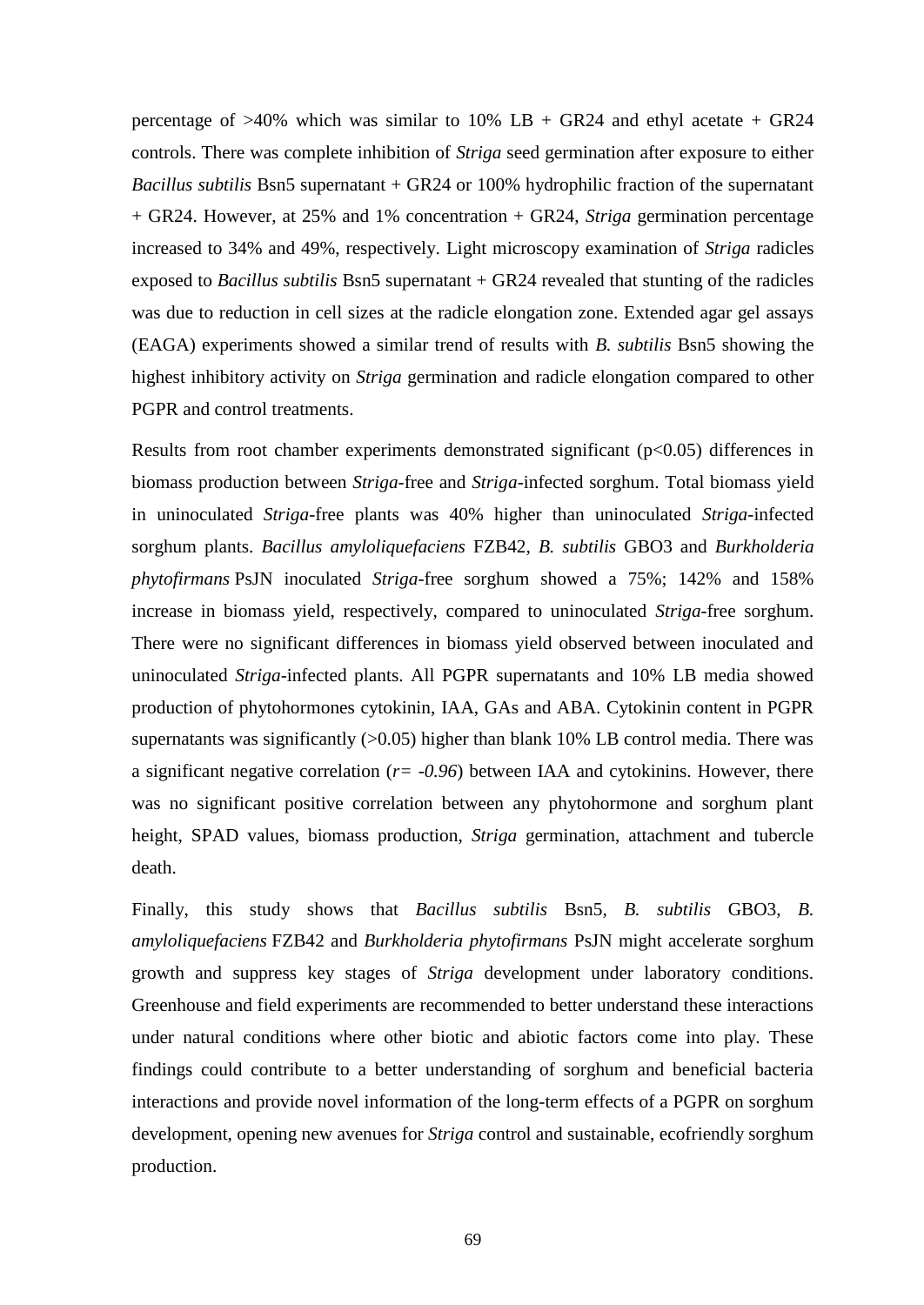## **Zusammenfassung**

Pflanzen der Gattung *Striga* sind parasitäre, die Wurzeln ihres Wirtes befallende Unkräuter mit einer großen landwirtschaftlichen Bedeutung. *Striga* entzieht ihrem Wirt essentielle organische und anorganische Ressourcen. Dies führt zu einem verschlechterten Wachstum und zu geringeren Erträgen bei der Wirtspflanze. Über 50 Millionen Hektar landwirtschaftlicher Nutzfläche in über 30 Ländern Afrikas sind von *Striga* befallen. Dies führt zu Ertragsverlusten bei Mais, Sorghum, Hirse und Reis von geschätzten 30 bis 90 Prozent, je nach Ackerfrucht und Befallsstärke. Deswegen wird *Striga* auch als maßgebliches biotisches Hemmnis bei der Getreideproduktion des Kontinents gewertet.

Ein vielversprechender Bestandteil für eine integrative Lösung zur Kontrolle von *Striga*  könnten pflanzenwachstumsfördernde Bakterien (plant growth promoting rhizobacteria, PGPR) sein, die im Allgemeinen im Wurzelraum verschiedenster Pflanzen zu finden sind. Bodenimpfungen mit diesen Bakterien zeigten Wirksamkeit bei der Unterstützung des Wachstums von Feldfrüchten sowie eine Reduktion der Populationen von schädlichen Mikroorganismen in der Rhizosphäre. Obwohl sich schon eine Vielzahl von Studien mit der Unterstützung des Pflanzenwachstums und der biologischen Kontrolle von Krankheiten, Unkräutern, Nematoden und Parasiten durch PGPR befasst haben ist relativ wenig über das Potential einiger Bakterienstämme (*Bacillus subtilis, B. amyloliquefaciens* und *Burkholderia phytofirmans*) bei der Unterstützung des Wachstums von Sorghum und der Resistenz gegen *Striga*- Infektionen bekannt. Das vorranginge Ziel der hier vorgestellten Studie war es die Auswirkungen von *B. subtilis* Bsn5, *B. subtilis* GBO3, *B. amyloliquefaciens* FZB42 und dem *Burkholderia phytofirmans* Stamm PsJN auf das Wachstum von Sorghum und die Entwicklung von *Striga* zu erfassen, um damit ein grundlegendes Verständnis für die Interaktionen zwischen Sorghum-*Striga*-PGPR zu erhalten.

Zu Beginn dieser Arbeit steht eine ausführliche Literaturübersicht zum aktuellen Stand des Wissens auf dem Gebiet der dreiteiligen Interaktionen zwischen *Striga*, Sorghum und verschiedenen Arten von PGPR. Zuerst werden dafür die zweiteiligen Interaktionen zwischen Sorghum und *Striga*, PGPR und Sorghum sowie zwischen PGPR und *Striga* erörtert. Dies soll einen Einblick darüber verschaffen wie *Striga* Sorghum beeinflusst und wie die Verteidigungsmechanismen von Sorghum gegen eine solche Interaktion aussehen. Gleichzeitig wird die Unterstützung diskutiert, die PGPR bei Pflanzenwachstum und bei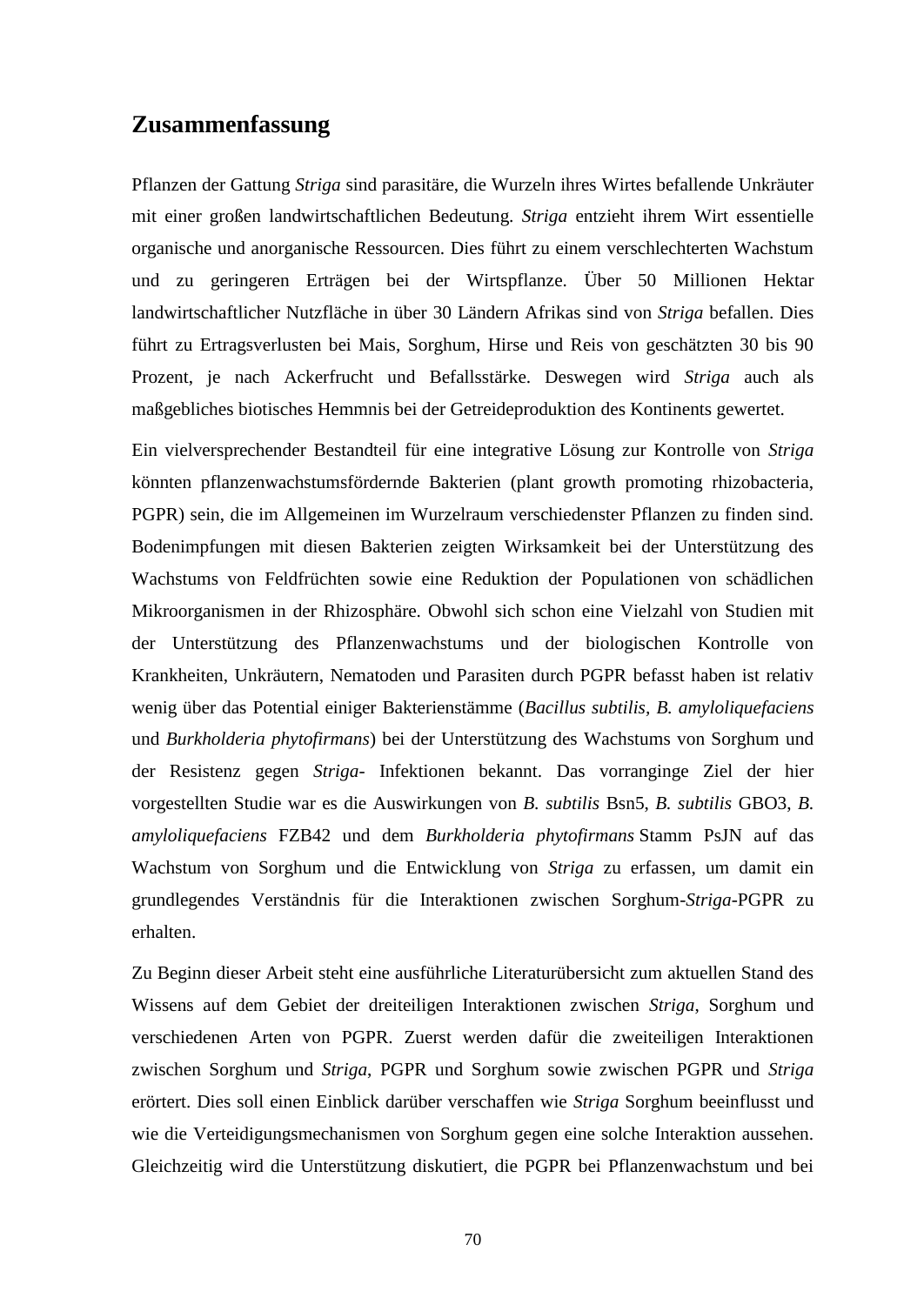der Unterdrückung von Krankheiten in Sorghum leisten kann. Abschließend wird beleuchtet wie sich PGPR auf die Entwicklung von *Striga* auswirken. Sowohl für die zweiteiligen als auch für die dreiteiligen Interaktionen werden Wissenslücken aufgezeigt und Vorschläge für zukünftige Forschungsansätze gegeben. Eine der grundlegenden Empfehlungen dieser Übersicht ist es Experimente unter kontrollierten Umweltbedingungen durchzuführen, die es erlauben Rückschlüsse auf die Wechelwirkungen zwischen den oben genannten PGPR Stämmen und Sorghum sowie *Striga* bei zweiteiliger und dreiteiliger Interaktion zu schließen.

Zwischen 2012 und 2014 wurden am Institut für Pflanzenproduktion und Agrarökologie der Tropen und Subtropen an der Universität Hohenheim sowohl Labore Experimente als auch versuche in Wurzelgefäßen unter kontrollierten Bedingungen durchgeführt. Inokulate (und die zugehörigen Überstände der Zellkulturen) von *B. subtilis* Bsn5, *B. subtilis* GBO3, *B. amyloliquefaciens* FZB42 und *Burkholderia phytofirmans* Stamm PsJN wurden auf ihr Potential als Wachsstumspromotoren in Sorghum und ihrer Wirkung auf die Entwicklung von *Striga* hin bewertet. Sowohl Wurzelsekrete von Sorghum als auch das synthetische Keimstimulanz GR24 wurden benutzt, um eine Keimung von *Striga* Samen zu induzieren. Während der Versuche zeigten die Überstände der *Bacillus subtilis* Bsn5 Kulturen den größten inhibitorischen Effekt sowohl auf die Keimung von *Striga* als auch auf die Verlängerung der Keimwurzel. Deswegen wurde der Überstand durch Hinzugabe von Essigsäureethylester in eine hydrophobe und eine hydrophile Phase gespalten, um die Polarität dieser Inhibierung aufzeigen zu können. Die Proteinzusammensetzung des Überstandes wurde mit Hilfe eines Massenspektrometers (MS) untersucht um das Vorhandensein von Peptiden abschätzen zu können. Peptide wurden in früheren Studien mit der Keimung von verschiedenen Orobanchearten, insbesondere im Hinblick auf die Verkürzung der Keimwurzel, in Verbindung gebracht. Mit Hilfe eines Radioimmunassays (RIA) wurden Pflanzenwachstumshormone im Überstand bestimmt, um die Produktion dieser Hormone durch PGPR mit den Auswirkungen auf die Verbesserung des Wachstums von Sorghum in Verbindung setzen zu können.

Durch die Behandlung mit *Burkholderia phytofirmans* PsJN konnte ein signifikant (<0.05) höherer Vitalitäts Index (VI > 18000) an Sorghumkeimlingen erreicht werden als in den Kontrollbehandlungen oder in Behandlungen mit anderen PGPR. Den niedrigsten VI erreichten Keimlinge in der Behandlung mit *Bacillus amyloliquefaciens* FZB42 (VI 7626). Komplette Keimungsunterdrückung von *Striga* wurde bei allen PGPR Inokulaten erreicht,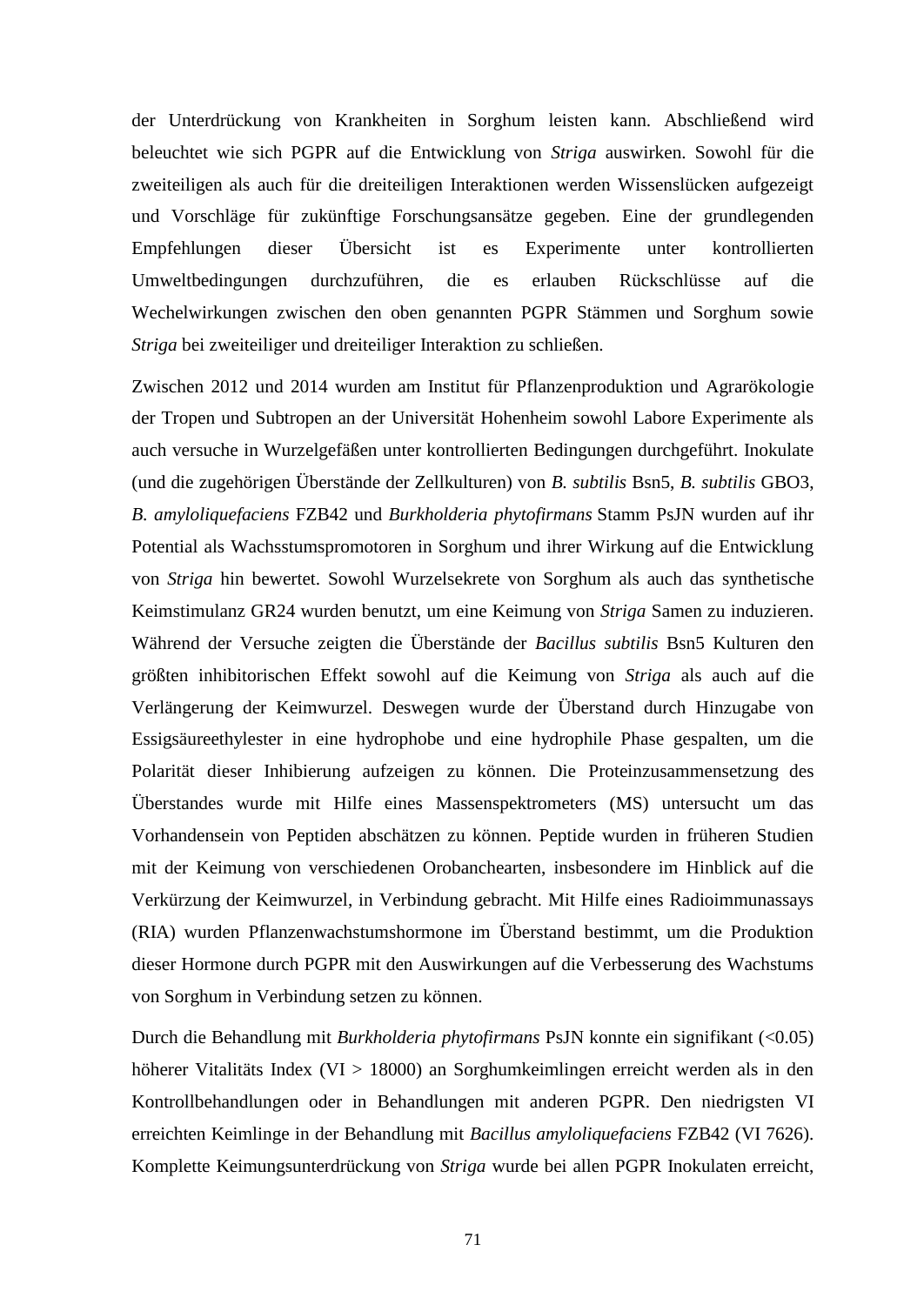wenn die Samen in 10 prozentiger Luria Bertani Lösung suspendiert wurden. Die höchsten Keimprozente (>60%) wurden in den zwei Kontrollversuchen (10% Luria Bertani (LB) + GR 24, sowie in sterilem destillierten Wasser (SDW) + GR24) beobachtet.

Ebenso konnte ein signifikanter Effekt (<0.05) des bakteriellen Überstandes auf die Länge der Keimwurzel von *Striga* bei den verschiedenen Behandlungen festgestellt werden. Die niedrigsten Keimprozente (7.4%) wurden bei der Behandlung mit *Bacillus subtilis* Bsn5 + GR 24 beobachtet, die höchsten (66%) bei der Kontrollbehandlung mit SDW + GR24. Die Überstände aus den *Bacillus subtilis* Kulturen ergaben die niedrigste Durchschnittslänge bei Keimwurzeln (0.1 mm), während die höchste durchschnittliche Länge (2.2 mm) bei SDW + GR24 beobachtet wurde. Aus diesem Grund wurde der Überstand von *Bacillus subtilis* Bsn5 für die weiterführenden Untersuchungen herangezogen, die Einblicke zu den ursächlichen Bestandteilen der Unterdrückung der Keimung von *Striga* sowie der Verhinderung der Elongation der Keimwurzel liefern sollten.

Der Überstand wurde mit Hilfe von Essigsäureethylester in eine hydrophile und eine hydrophobe Fraktion aufgetrennt. Jede Fraktion wurde dann zu Konzentrationen von 1%, 25%, 50%, 75% und 100% aufbereitet und auf ihre inhibitorische Aktivität auf die Keimung von *Striga* und die Elongation der Keimwurzel getestet. Die höchsten Keimprozente (63%) und Keimwurzellänge (2.9 mm) wurde bei den Kontrollbehandlungen mit SDW + GR24 beobachtet. Beide Essigsäureethylester Fraktionen von 100% und 1%, jeweils + GR24, zeigten Keimprozente von >40%, vergleichbar zu den Kontrollen mit 10% LB und Essigsäureethylester, auch jeweils + GR24. Eine komplette Inhibierung der Keimung von *Striga* Samen zeigte sich bei der Exposition sowohl zum gesamten Überstand von *Bacillus subtilis* Bsn5 + GR24 oder zur 100 % hydrophilen Fraktion des Überstandes (+ GR24). Allerdings zeigte sich auch eine Erhöhung der Keimprozente von *Striga* bei den Konzentrationen von 25% und 1% + GR24 (jeweils auf 34% und 49%). Lichtmikroskopische Untersuchungen der Keimwurzel zeigten das bei der Behandlung mit dem Überstand der *Bacillus subtilis* Kulturen + GR24 eine Reduktion der Zellgröße im Bereich der Elongationszone ausschlaggebend für die kürzere Keimwurzel ist. Ähnliche Ergebnisse zeigten sich auch während Extended Agar Gel Assays (EAGA), wo *Bacillus subtilis* Bsn5 die höchste inhibitorische Aktivität auf die Keimung und Keimwurzelelongation von *Striga*, verglichen zu anderen PGPR und den Kontrollversuchen, hatte.